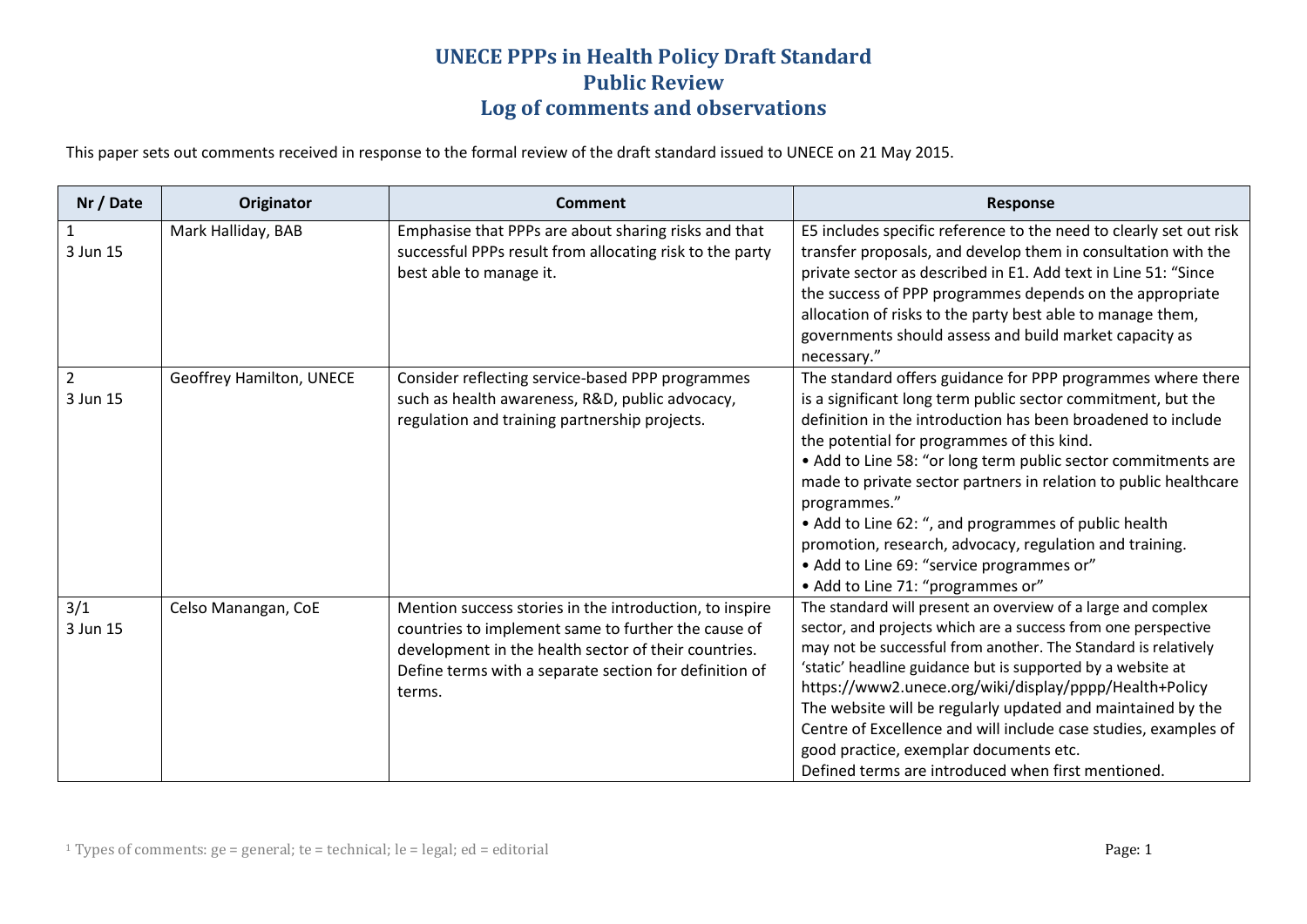| Nr / Date        | Originator                                                           | <b>Comment</b>                                                                                                                                                                                 | <b>Response</b>                                                                                                                                                                                                                                                              |
|------------------|----------------------------------------------------------------------|------------------------------------------------------------------------------------------------------------------------------------------------------------------------------------------------|------------------------------------------------------------------------------------------------------------------------------------------------------------------------------------------------------------------------------------------------------------------------------|
| 3/2<br>3 Jun 15  |                                                                      | Emphasise the need for staff training during the<br>development stage                                                                                                                          | The need for a coherent staffing and training policy is<br>identified in D1. Specific reference is made under D2 to the<br>need to train 'programme management' resources, the second<br>paragraph of which refers specifically to staffing during the<br>development phase. |
| 3/3<br>3 Jun 15  |                                                                      | Incorporate a sequential process for implementation of<br>a healthcare PPP programme                                                                                                           | The process adopted by individual governments must depend<br>on the scope and scale of their requirements but examples of<br>best practice will be shared via the website.                                                                                                   |
| 3/4<br>3 Jun 15  |                                                                      | Recommend that projects are properly screened for<br>viability, affordability and social acceptability                                                                                         | The whole of sections B and C are committed to providing<br>advice about the screening and approval of projects.<br>• Add to line 279: "viable and"<br>• Add to line 393: "and acceptability"                                                                                |
| 3/5<br>3 Jun 15  |                                                                      | Recommend an arbitration process to provide private<br>sector parties with assurance that contracts will be<br>honoured even when political change takes place.                                | Section B5 describes the need for governance independent of<br>political influence.<br>• Add to line 345: "and the agreements themselves should<br>feature mechanisms for dispute resolution which are politically<br>independent."                                          |
| 3/6<br>3 Jun 15  |                                                                      | Include specialist advice for PPP unit from<br>communication / PR specialists to ensure there is public<br>support.                                                                            | • Add to line 222: ", and promote the programme in a way that<br>ensures it has widespread public understanding and support<br>using professional communications expertise"                                                                                                  |
| 4/1<br>12 Jun 15 | Carmencita Padilla / Hilton<br>Lam, University of the<br>Philippines | Consider including projects which do not require<br>capital investment, eg security, temporary staffing,<br>equipment rental etc.                                                              | The scope of the standard is limited to PPP programmes where<br>there is a significant public sector commitment, and we have<br>avoided the risk of encompassing all public procurement. The<br>definition has been broadened as described in 2 above.                       |
| 4/2<br>12 Jun 15 |                                                                      | Recommend that governments carry out a full<br>assessment of the existing healthcare market so that<br>legislation is crafted to ensure that the expected<br>benefits of PPP will be achieved. | The need for a full assessment is explained in E1, to be carried<br>out as part of the development of the PPP Delivery Plan.                                                                                                                                                 |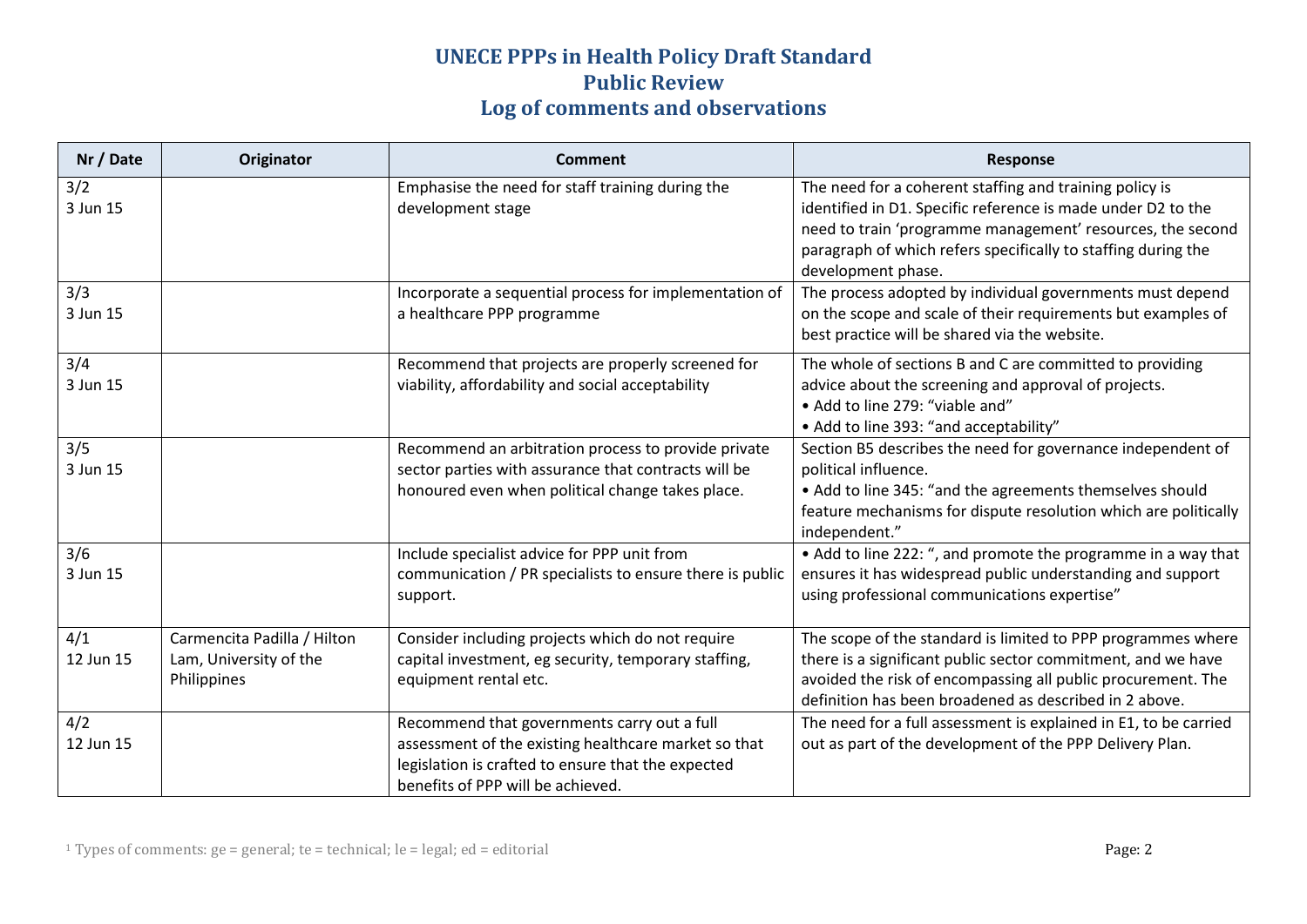| Nr / Date        | Originator                   | <b>Comment</b>                                                                                                                                                                                                                                                   | Response                                                                                                                                                                                                                                                                                                                                                                                                                                                                                                                                                                   |
|------------------|------------------------------|------------------------------------------------------------------------------------------------------------------------------------------------------------------------------------------------------------------------------------------------------------------|----------------------------------------------------------------------------------------------------------------------------------------------------------------------------------------------------------------------------------------------------------------------------------------------------------------------------------------------------------------------------------------------------------------------------------------------------------------------------------------------------------------------------------------------------------------------------|
| 4/3<br>12 Jun 15 |                              | Labour markets can be hampered by the number and<br>quality of healthcare education; consider the need for<br>support systems for healthcare staff whose jobs may<br>change or relocate.                                                                         | • Add to line 572: "specific support arrangements for staff<br>whose role will change or relocate, and"                                                                                                                                                                                                                                                                                                                                                                                                                                                                    |
| 4/4<br>12 Jun 15 |                              | Emphasise the role of PPPs in contributing to universal<br>healthcare coverage.                                                                                                                                                                                  | The second paragraph of the Standard refers to the role of PPP<br>in improving population health.<br>• Add to line 44: "universal"                                                                                                                                                                                                                                                                                                                                                                                                                                         |
| 4/5<br>12 Jun 15 |                              | Incorporate recommendations on management of<br>media, social media and public information.                                                                                                                                                                      | See 3/6                                                                                                                                                                                                                                                                                                                                                                                                                                                                                                                                                                    |
| 4/6<br>12 Jun 15 |                              | Include reference list                                                                                                                                                                                                                                           | The Standard represents policy rather than research, but<br>references used in developing it are set out on the website at<br>https://www2.unece.org/wiki/display/pppp/Health+Policy<br>The website will be regularly updated and maintained by the<br>Centre of Excellence and will include case studies, examples of<br>good practice, exemplar documents etc.                                                                                                                                                                                                           |
| 4/7<br>12 Jun 15 |                              | Include samples of Project Business Case, Value for<br>Money assessment, procurement evaluation report,<br>feasibility studies etc.                                                                                                                              | The Standard itself is intended to provide simple, high level<br>policy guidance but there is a need for more detailed guidance<br>for governments developing PPP programmes. The website at<br>https://www2.unece.org/wiki/display/pppp/Health+Policy will<br>be regularly updated and maintained by the Centre of<br>Excellence and will include case studies, examples of good<br>practice, exemplar documents etc.                                                                                                                                                     |
| 5/1<br>17 Jul 15 | <b>Marcos Martinez, EBRD</b> | I miss specific reference to recommendations for the<br>monitoring of the contract after commissioning. It is<br>key for the success of PPPs and administrations usually<br>lack of processes and preparation to enforce and<br>overview these complex contracts | Monitoring of contracts after completion of the project is<br>referred to in the Standard as contract management. There are<br>references in A5 to the PPP Unit's role in ensuring risks<br>retained by the public sector are managed, and in A6 to the<br>need for standard processes for contract management and<br>monitoring throughout the delivery and operational phases.<br>The precise scope of that role must depend on the scope and<br>form of the projects themselves. B5 refers to the need for<br>properly budgeted management resource throughout the term |

<sup>1</sup> Types of comments: ge = general; te = technical; le = legal; ed = editorial  $Page: 3$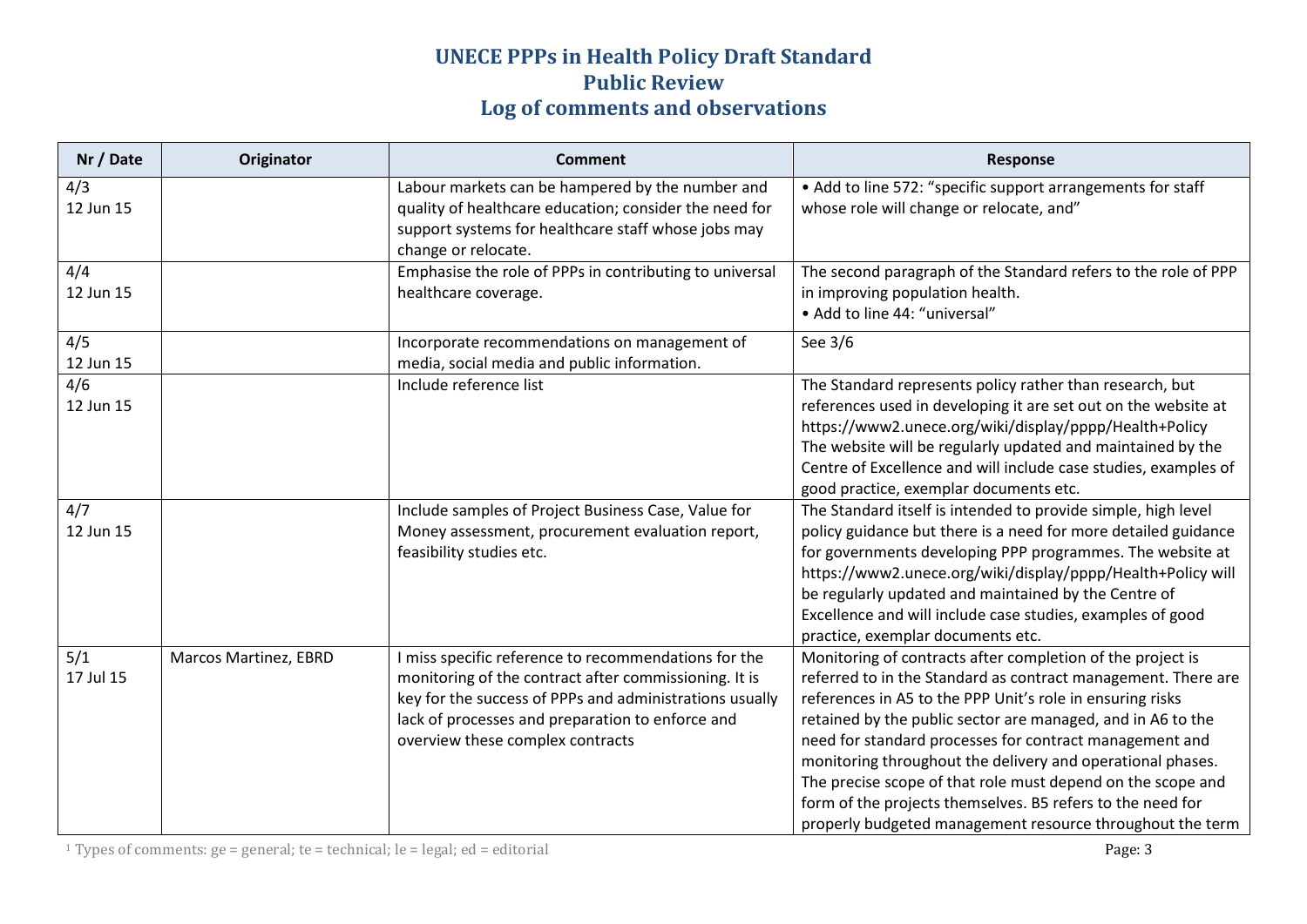| Nr / Date        | Originator                                                    | <b>Comment</b>                                                                                                                                                                                                                                                                                                                      | <b>Response</b>                                                                                                                                                                                                                                                                                                                                                                                                                                           |
|------------------|---------------------------------------------------------------|-------------------------------------------------------------------------------------------------------------------------------------------------------------------------------------------------------------------------------------------------------------------------------------------------------------------------------------|-----------------------------------------------------------------------------------------------------------------------------------------------------------------------------------------------------------------------------------------------------------------------------------------------------------------------------------------------------------------------------------------------------------------------------------------------------------|
|                  |                                                               |                                                                                                                                                                                                                                                                                                                                     | of each project.                                                                                                                                                                                                                                                                                                                                                                                                                                          |
|                  |                                                               |                                                                                                                                                                                                                                                                                                                                     |                                                                                                                                                                                                                                                                                                                                                                                                                                                           |
| 5/2<br>17 Jul 15 |                                                               | Economic context and affordability: Suggest including<br>in this section the assessment of the accounting                                                                                                                                                                                                                           | A1 makes reference for the need $-$ as part of the policy<br>assessment of the need for a healthcare PPP programme - to                                                                                                                                                                                                                                                                                                                                   |
|                  |                                                               | treatment of the PPP program in the government<br>balance sheet once the risk structure is define                                                                                                                                                                                                                                   | determine the tax and accounting treatment of the<br>programme.                                                                                                                                                                                                                                                                                                                                                                                           |
| 5/3<br>17 Jul 15 |                                                               | Based on Canada, Chile and UK models, avoid award a<br>PPP contract if it does not result in the expected VfM or<br>at least positive VfM. Project Business Cases should<br>have clear and objective measures of value for money,<br>and outputs compared to the base case before award<br>of a contract.                           | In line 749, replace "upon" with "before".                                                                                                                                                                                                                                                                                                                                                                                                                |
| 5/4<br>17 Jul 15 |                                                               | Based on Canada, Chile and UK models, avoid award a<br>PPP contract if it does not result in the expected VfM or<br>at least positive VfM. Publication of the Project<br>Business Case, and specifically the final Value for<br>Money that results from the preferred bidder's<br>financial offer, prior to signature of contracts. | See response to 5/3.                                                                                                                                                                                                                                                                                                                                                                                                                                      |
| 6/1<br>31 Jul 15 | Prof Irina Zapatrina, Chair of<br><b>Ukrainian PPP Center</b> | Is it really needed to obtain FORMAL support for the<br>structure and policy from potential lender? If we leave<br>this demand public authorities have to formally define<br>a list of lenders, which have to provide their formal<br>opinions (line 182)                                                                           | We felt it important that government receive formal feedback<br>in order that there is transparency in the way it is addressed<br>within the programme. Evidence from some markets suggests<br>that programmes have failed to progress because governments<br>believed the funding market would be more flexible than it<br>proved to be, so the consultation and actions taken in<br>response will benefit from a transparent and objective<br>approach. |